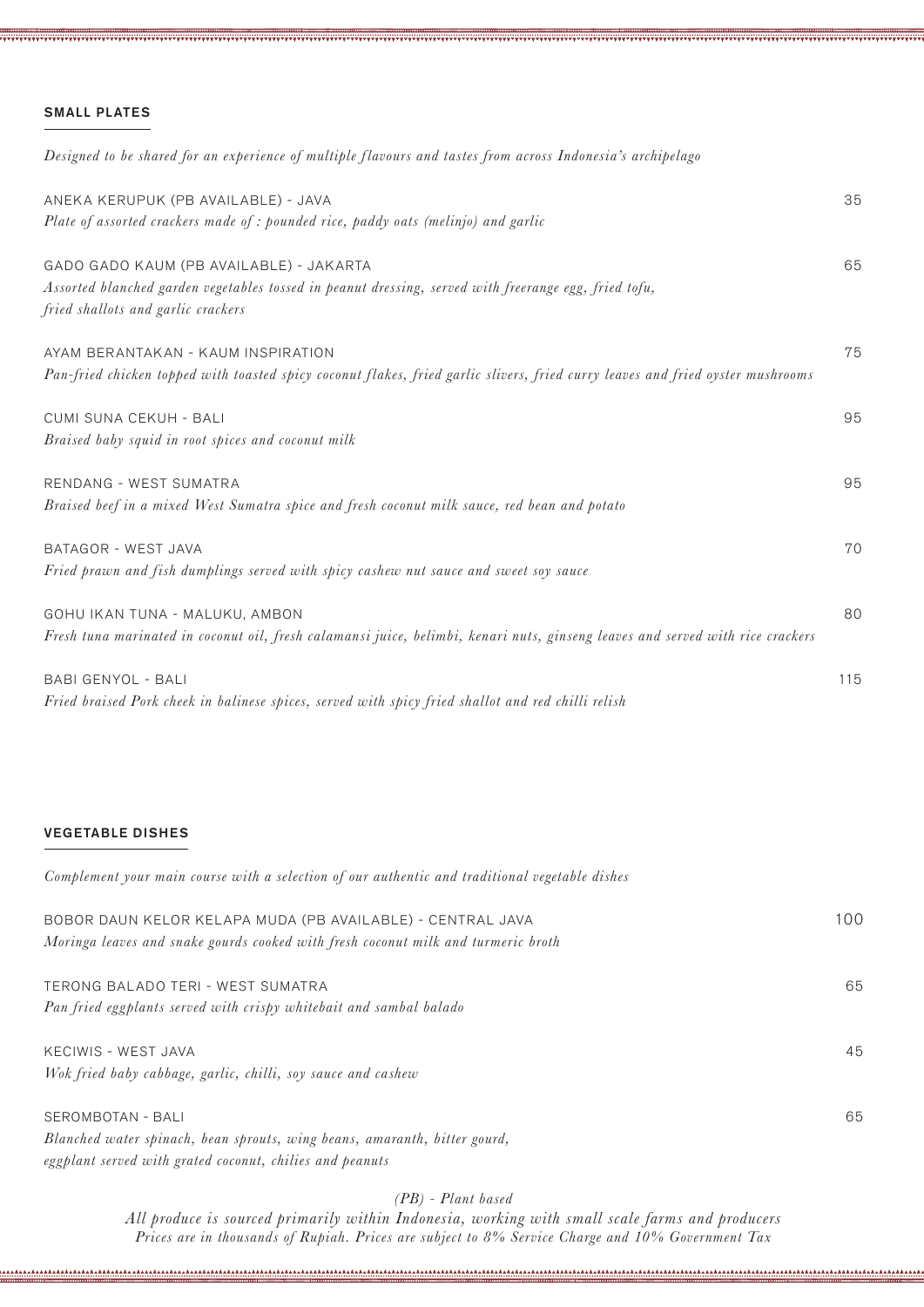## LARGE PLATES

| Selected for their origin and importance in Indonesian cuisine.                                                              |     |
|------------------------------------------------------------------------------------------------------------------------------|-----|
| Best enjoyed between up to four guests, with rice and sambal alongside to share                                              |     |
| BEBEK GORENG SAMBAL MANGGA MUDA - WEST JAVA                                                                                  | 220 |
| Crispy half duck served with a green mango and red chilli sambal                                                             |     |
| PA'PIONG IKAN - TORAJA                                                                                                       | 155 |
| Fish of the day steamed over open fire inside a bamboo stem, spicy aromatics, ginger, lemon basil and turmeric leaves        |     |
| IKAN BARRAMUNDI BAKAR SAMBAL DABU DABU - NORTH SULAWESI                                                                      | 220 |
| Grilled fillet of barramundi marinated with tamarind water and turmeric paste served with a spicy fruit and vegetable sambal |     |
| UDANG BAKAR JIMBARAN - BALI                                                                                                  | 200 |
| Charred grill tiger prawn with sweet chilli glaze                                                                            |     |
| <b>GULAI SAYUR (PB)</b>                                                                                                      | 85  |
| Braised local vegetable and tofu in aromatic coconut curry                                                                   |     |
| <b>GURITA BAKAR - KAUM INSPIRATION</b>                                                                                       | 165 |
| Grilled Octopus, baby cabbage served with a sweet spicy torch ginger flower sauce                                            |     |
| TONGSENG AYAM - CENTRAL JAVA                                                                                                 | 145 |
| Braised chicken in traditional tongseng spices with fresh coconut milk, baby cabbage and sweet soy sauce                     |     |
| SATE BABI KECAP - BALI                                                                                                       | 140 |
| Chargrilled pork belly satay marinated with meliwis kecap manis and spices served with grilled scallions                     |     |
| SATE BUNTEL DENGAN ACAR RUJAK- CENTRAL JAVA                                                                                  | 135 |
| Grilled lamb satay wrapped in caul served with pickled vegetables, rujak-style                                               |     |
|                                                                                                                              |     |
|                                                                                                                              |     |

#### SHARING

| MIE GOMAK (PB AVAILABLE) - NORTH SUMATRA                           | 110 |
|--------------------------------------------------------------------|-----|
| Wok-fried noodles with shredded grilled chicken, andaliman spices, |     |
| fresh curry leaves and coconut milk sauce                          |     |
|                                                                    |     |
| NASI GORENG BABI - BALI                                            | 125 |
| Wok-fried rice with Singaraja pork sausage, egg,                   |     |
| braised pork meat and assorted field mushrooms                     |     |
|                                                                    |     |

NASI GORENG PETE UDANG (PB AVAILABLE) - KAUM INSPIRATION 135 *Wok-fried rice with smoked chilli paste, assorted vegetables, pete and sweet shrimps* 

### *(PB) - Plant based*

*All produce is sourced primarily within Indonesia, working with small scale farms and producers Prices are in thousands of Rupiah. Prices are subject to 8% Service Charge and 10% Government Tax*